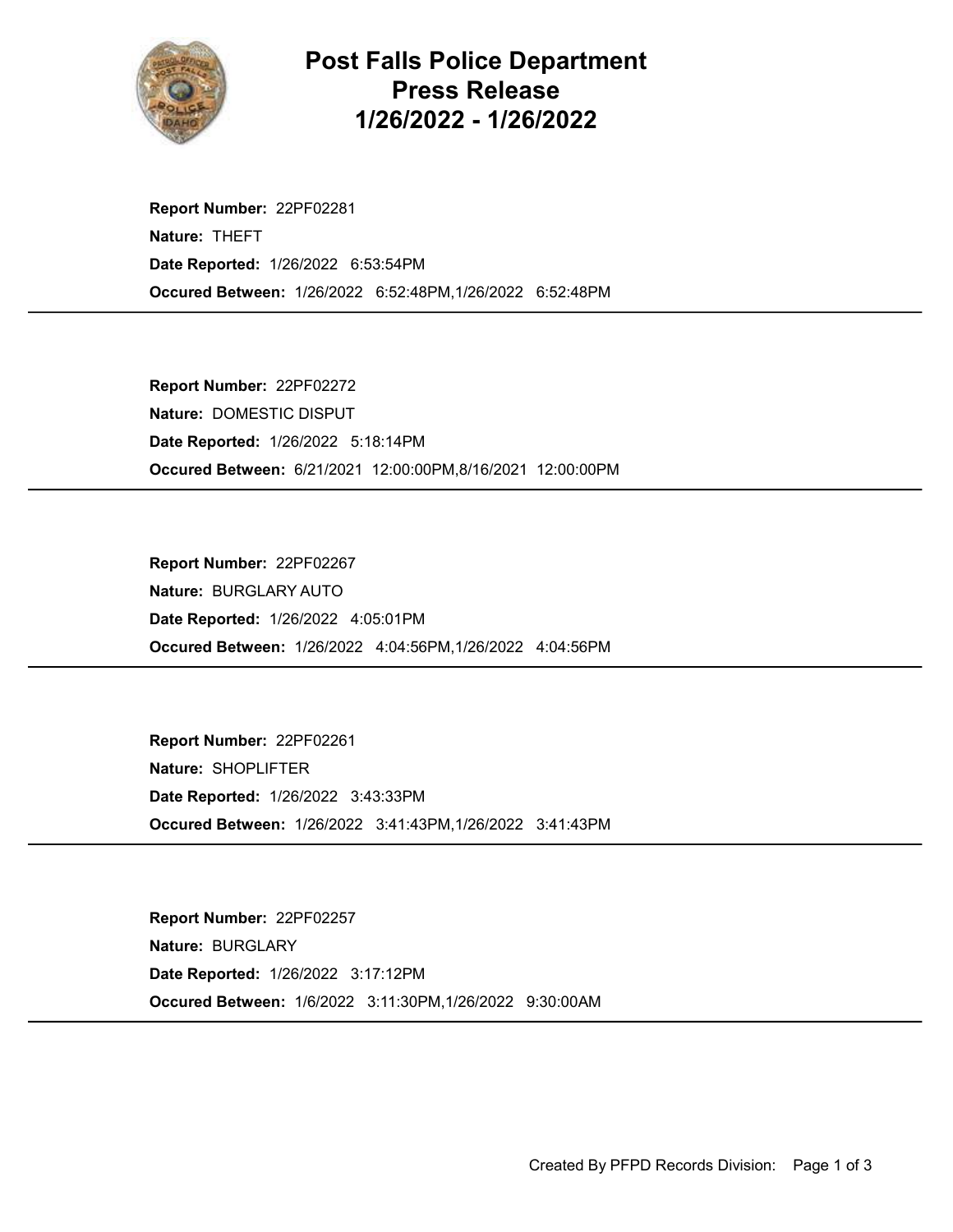Occured Between: 1/22/2022 8:00:00AM,1/26/2022 2:56:01PM Report Number: 22PF02256 Nature: THEFT Date Reported: 1/26/2022 2:59:14PM

Occured Between: 1/26/2022 1:28:02PM,1/26/2022 1:28:02PM Report Number: 22PF02248 Nature: SEX OFFENSE Date Reported: 1/26/2022 1:29:22PM

Occured Between: 1/26/2022 12:26:38PM,1/26/2022 12:26:38PM Report Number: 22PF02236 Nature: PARKING PROBLEM Date Reported: 1/26/2022 12:27:56PM

Occured Between: 1/26/2022 8:30:00AM,1/26/2022 10:29:48AM Report Number: 22PF02225 Nature: TOBACCO PROBLEM Date Reported: 1/26/2022 10:31:37AM

Occured Between: 1/26/2022 9:54:14AM,1/26/2022 9:54:14AM Report Number: 22PF02222 Nature: FOUND PROPERTY Date Reported: 1/26/2022 9:55:20AM

Occured Between: 1/26/2022 1:00:00AM,1/26/2022 5:31:18AM Report Number: 22PF02207 Nature: OVERDOSE Date Reported: 1/26/2022 5:32:46AM